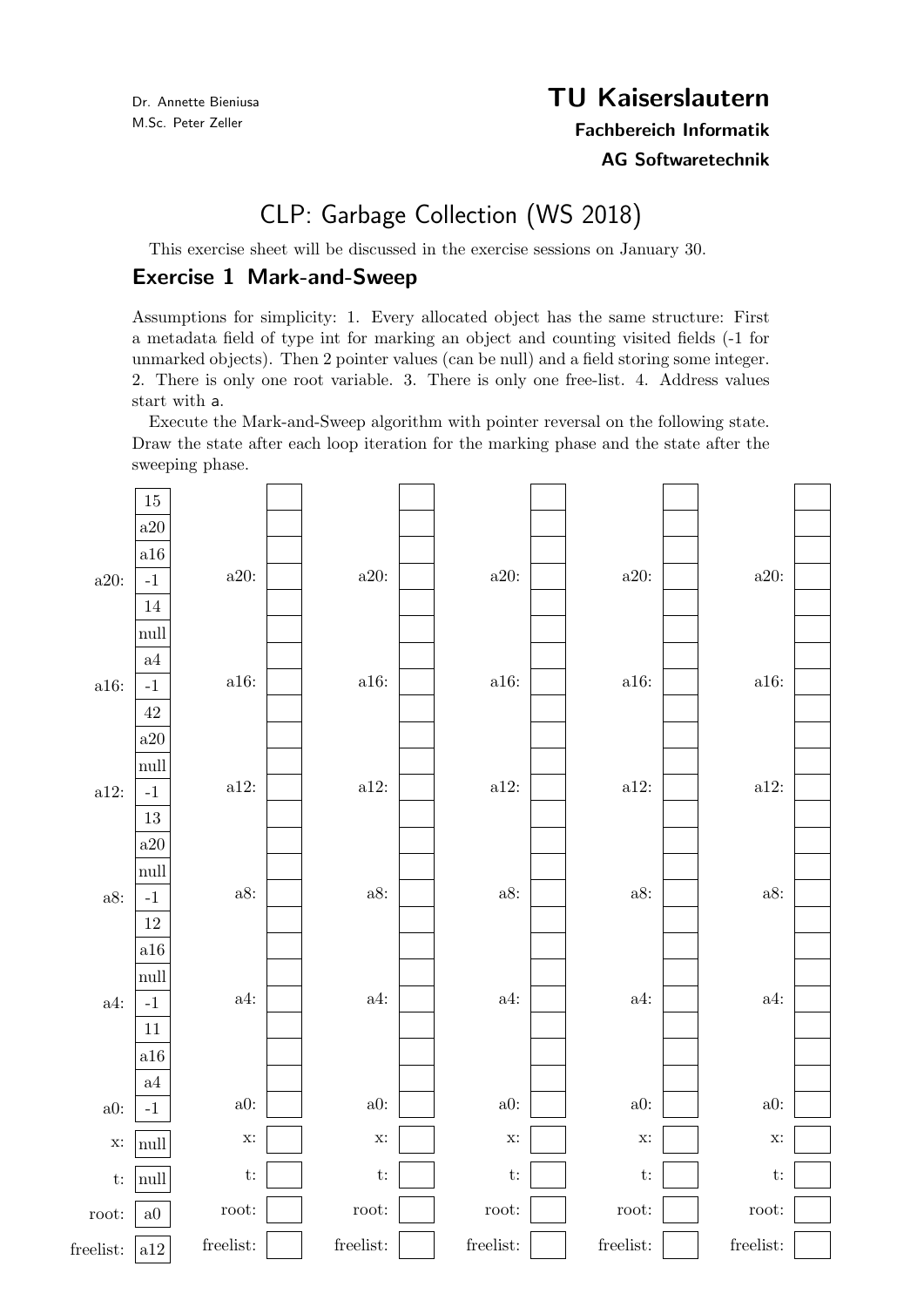## Exercise 2 Copying Collection

Execute the Copying Collection algorithm on the following state. The beginning of the from-space is at a0 and the beginning of the to-space at a18. The object structure is as above but without the metadata field for marking an object and counting.

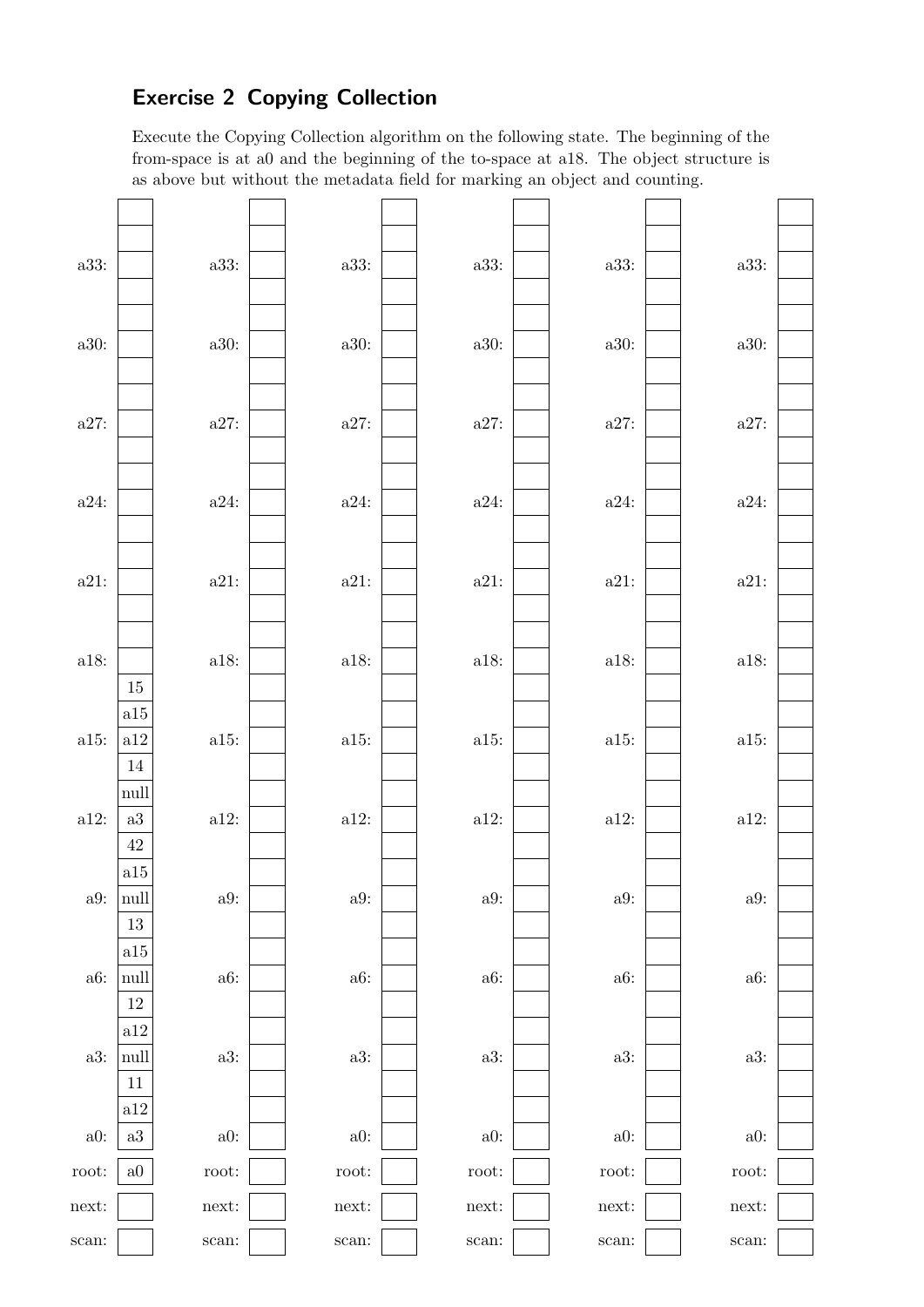More space for Mark-and-Sweep: